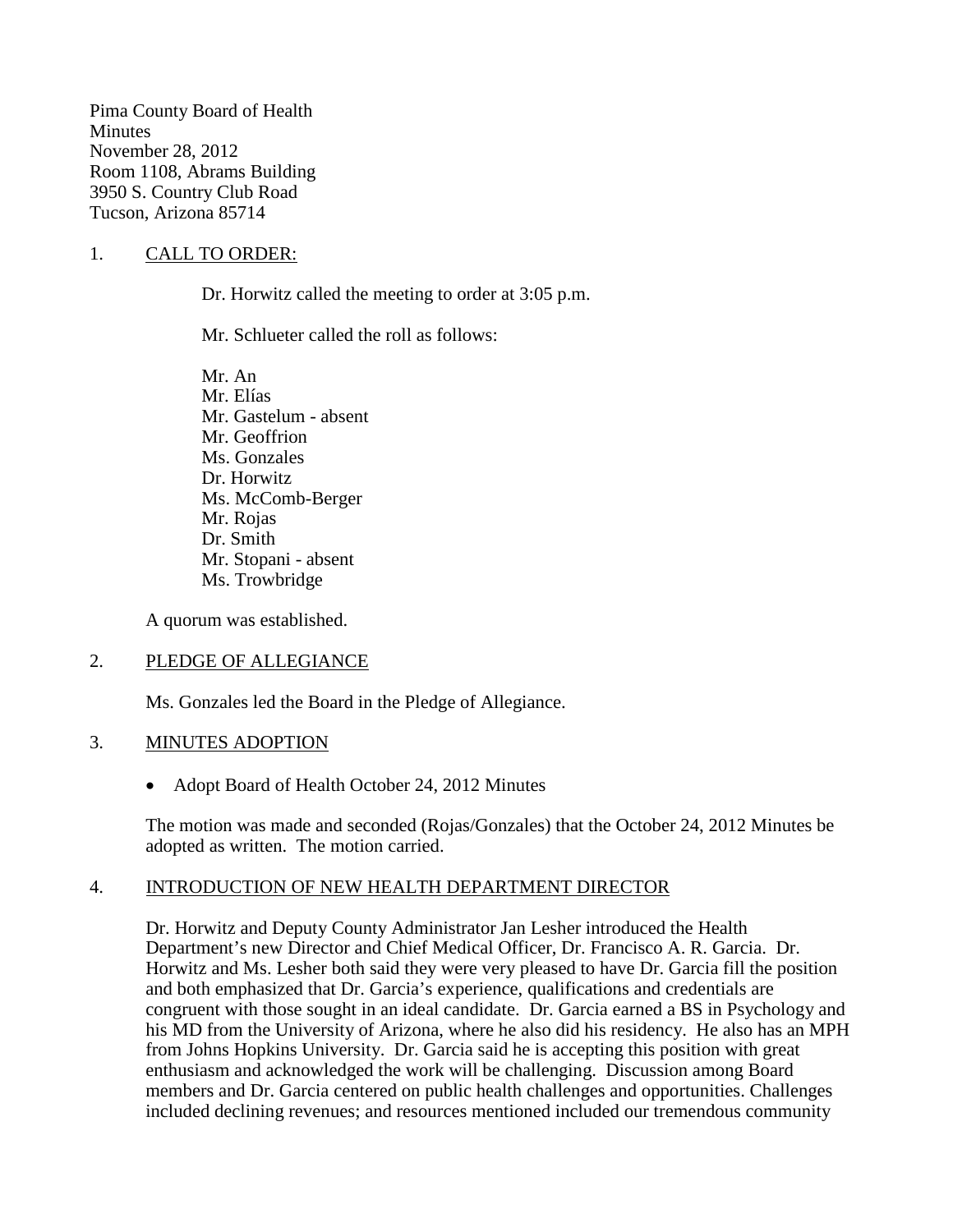and dedicated Health Department staff. Dr. Garcia's job duties will officially begin on January 2, 2013.

### 5. PROPOSED ORDINANCE TO AMEND PIMA COUNTY CODE § 6.04.110 TO CODIFY AS CRUELTY THE USE OF ANABOLIC STEROIDS TO SUPPRESS ESTRUS IN RACING DOGS

Pima Animal Care Center Manager Kim Janes presented the attached ordinance to codify the use of anabolic steroids to suppress estrus in racing dogs as cruelty. He requested the Board approve of the ordinance for forwarding to the Board of Supervisors with the Board of Health's endorsement. Mr. Janes provided background information which included a history of use of anabolic steroids to suppress estrus in Tucson Greyhound Park (TGP) racing greyhounds. South Tucson, where TGP is located, passed an ordinance prohibiting the practice, and the dogs were simply temporarily transported out of South Tucson into Tucson where the practice was continued. Subsequently the City of Tucson passed a similar prohibition and the steroid use has reportedly been abandoned. The Pima Animal Care Center Advisory Committee was made aware of the background and proposed County ordinance; the Committee voiced no objections. Additionally, the ordinance would amend waiver authority on cruelty and neglect standards. Currently the code allows for standards to be waived, "as dictated by treatment under the direction of a licensed veterinarian." The ordinance proposes amending that language to, "by any peace officer or Animal Care officer if dictated by treatment under the direction of a licensed veterinarian." The proposed ordinance has been reviewed by the Department's legal advisor.

The motion was made and seconded (Horwitz/Rojas) that the Board approve of the ordinance as presented for forwarding with their endorsement to the Board of Supervisors. The motion carried. Mr. Elías abstained from the vote.

### 6. FISCAL YEAR 2013/2014 BUDGET PROCESS AND BOARD OF HEALTH BUDGET RELATED ADVISORY ACTIVITIES

Ms. Lesher informed the Board that the Department's Fiscal Year 2013/14 recommended budget is due to Finance by January 11, 2013, with the Divisions submitting their budgets to the Director by December 7, 2012. The County Administrator's recommended budget goes to the Board of Supervisors in April for adoption in June. Ms. Lesher referred to County Administrator Huckelberry's November 16, 2012 memorandum to the Board of Supervisors regarding *Mid-year Budget Adjustment for Health Services and Pima Animal Care Center Budget,* which proposed two things: 1) splitting out the Pima Animal Care Center budget from the Health Department budget and 2) adding just over \$2 million to these budgets. Animal care has been a fiscally challenging operation which has pulled funding from elsewhere in the Health Department. Bifurcating the budget and adding the needed funds will eliminate this. The funds added to the Health Department budget are to cover vaccine purchasing needs brought about by federal changes. Ms. Lesher pointed out that although requests are not immediately successful, as was the case with the original supplemental funding request related to vaccine, the Board's voice is being heard and helped bring in more funding than was initially requested. The Board discussed Board members being part of budget meetings in lieu of forming a Budget Advisory Committee. Attendance at these meetings will require that Mr. Schlueter keep the Board informed as the meetings are scheduled.